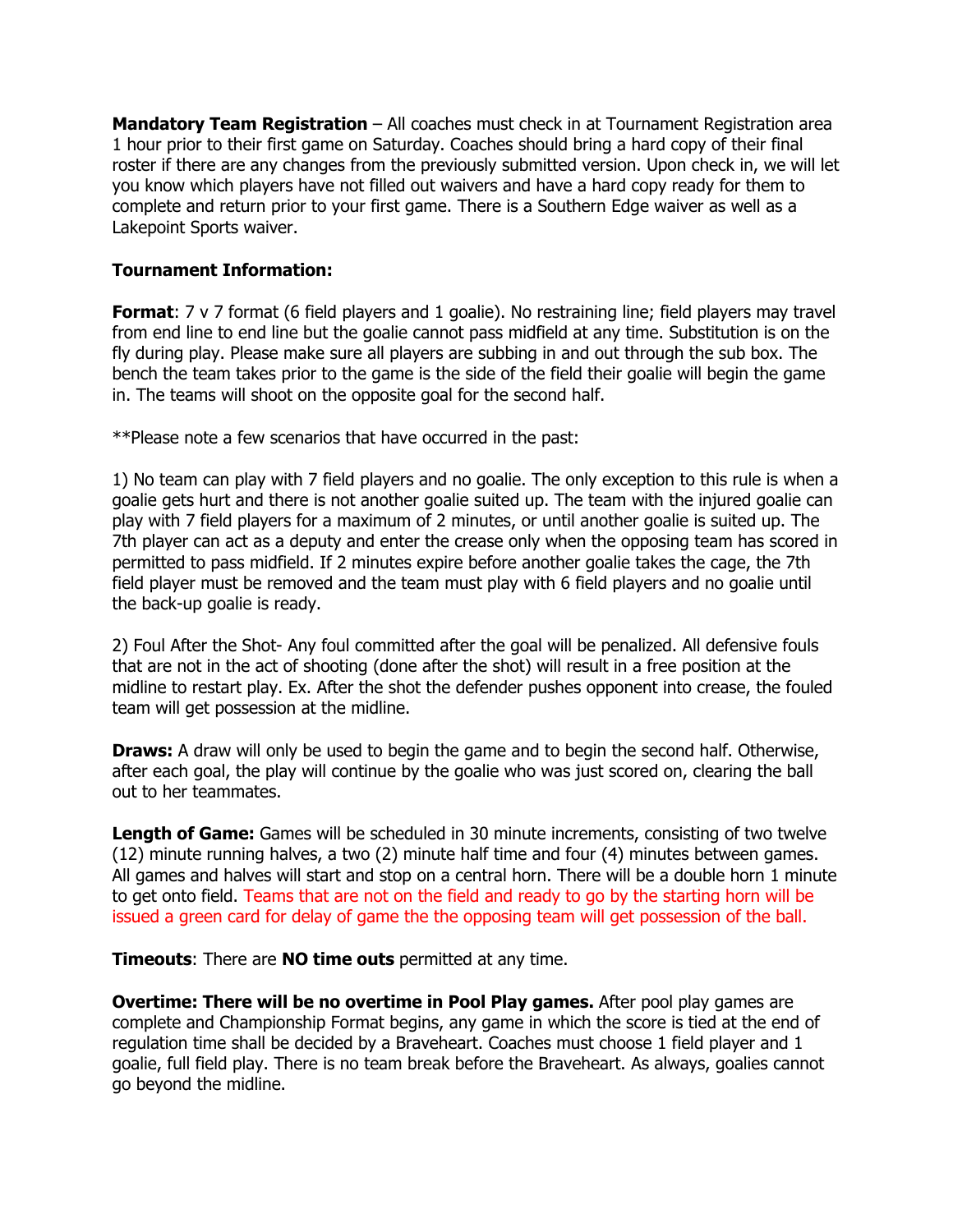**Tournament Scoring**: For pool play games, teams will receive 10 points for a victory, 4 points for a tie, 0 points for a loss, and 1 point for each goal scored up to 5 (max of 5 points). The total possible points per game is 15. Total points will determine tournament seeding for bracket play. Seeding tie breakers will be determined by: 1) head to head record; 2) goals against; 3) goal differential; and 4) coin toss. The table person at the field will have official scorecard on which both coaches must sign after the game. Once the scorecard is signed and delivered, the score is considered final. If a coach from a team gets a yellow or red card there is a deduction of 5 points from the team's overall score.

**Inclement Weather**: Schedule may be modified if necessary due to inclement weather. Games are official after one half is completed. Game lengths may be modified if make-up games are deemed necessary.

**Disputes**: Decisions on the field will be the final ruling. No disputes will be heard after the game. All disputes will be settled by the Tournament Directors or his/her designee.

**Tournament Updates**: For up to date tournament scores and seedings, download the Tourney Machine App on your mobile device. It will show updates immediately after each game as well as brackets.

Tournament Contacts: Pam McNabb - 404-423-8177 southernedgetourneys@gmail.com

Taylor Moody –770-820-8572 moodytaylorm@gmail.com

### **Rules of Play:**

This Tournament will use US Lacrosse Rules – Official Rules for Girls' and Women's Lacrosse – with the following modifications:

\_\_\_\_\_\_\_\_\_\_\_\_\_\_\_\_\_\_\_\_\_\_\_\_\_\_\_\_\_\_\_\_\_\_\_\_\_\_\_\_\_\_\_\_\_\_\_\_\_\_\_\_\_\_\_\_\_\_\_\_\_\_\_\_\_\_\_\_\_\_\_\_\_\_\_\_\_

• Roster Rules:

\*No player may compete, or be rostered on more than one team during the tournament. Exceptions may be made for goalies but must be pre-approved by tournament staff. \*All players must be current US Lacrosse members and provide membership numbers on the waiver;

- \*Divisions are based on grade (grad year). Mini Stix (2-5 grade); Middle School (6-8 grade); High School (9-12 grade). Players are permitted to play up into an older age division but not play down.
- Suggested team roster is 10-12 players, maximum per team is 15 players.

### **Fouls**:

\*Games and halves may not end on a defensive penalty set-up inside the CSA (major only). Officials are to set up foul and add 2 seconds to the clock. As scoring is used as a tie-breaker, even if the game has been decided (more than one goal difference) the free position should still be set up. During the 3\2 second add on, regular game rules exist, including the potential for another defensive foul, passes, a shot, or a goal.